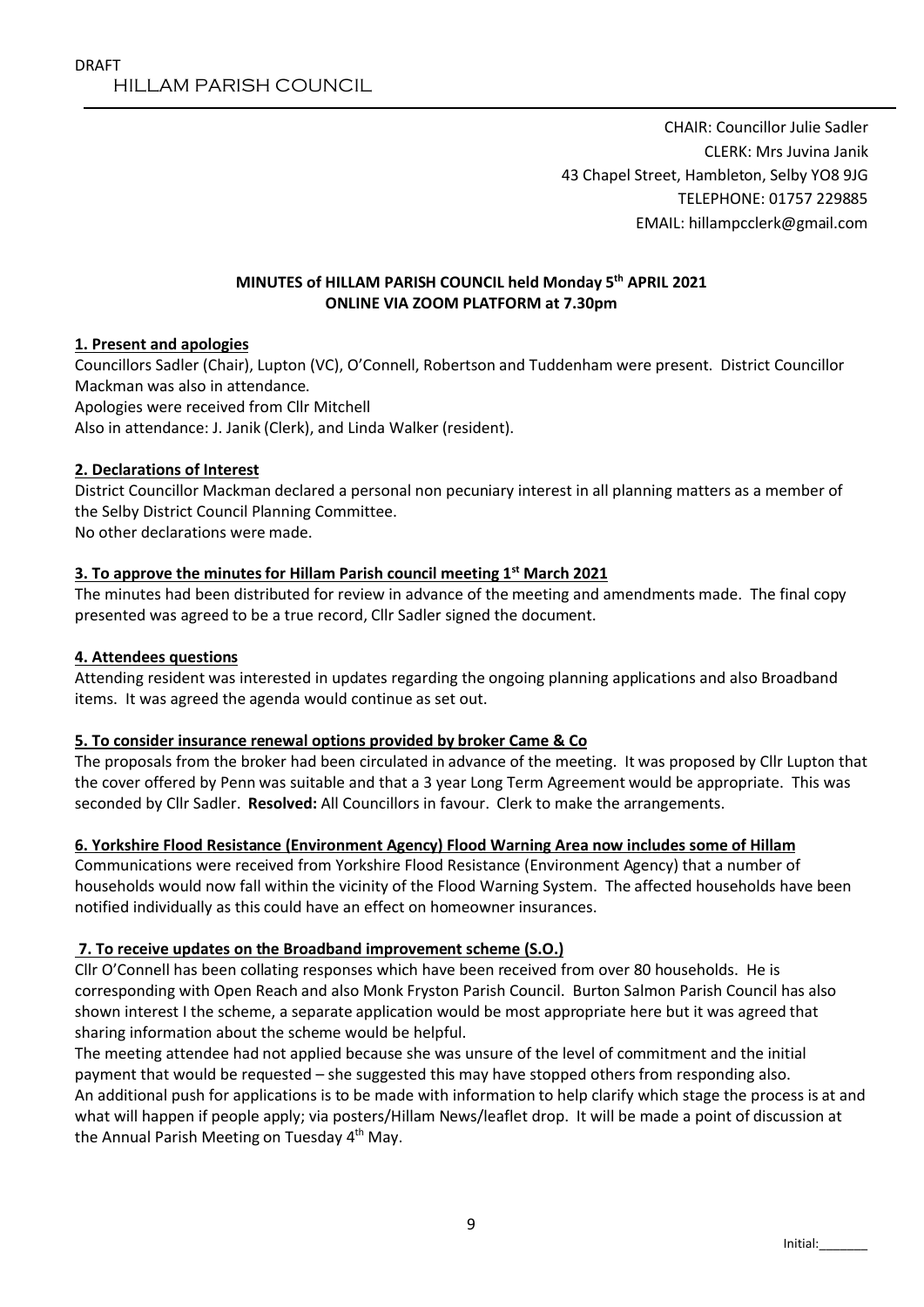# DRAFT

# 8. Yorkshire Water items:

a) to discuss Hillam Lane situation and any actions to be taken

The latest update from Nigel Adams Office and YW is to be added to the website

b) to receive update on decommissioning of old WwTW on Stocking Lane and future use of site Information suggests the land will remain in YW ownership – it was suggested the clerk enquire regarding the potential gifting of the fenced site to the PC for recreational purposes

### 9.To receive County, District and Parish Councillor updates

District Councillor Mackman:

- 0% increase in Council Tax by SDC for year 2021-22
- Local Plan Preferred Options responses will be evaluated in preparation for the final Preferred Options document which will be ready early 2022
- Local government reorganisation decision is due before the central government summer recess
- Summit Leisure centre successfully remodelled into a Covid-19 vaccination centre
- Current Planning Applications in Hillam for the Pig farms and Travellers Sites are being advanced and may be brought before Planning Committee this month (April)
- Selby Station Gateway Improvements project by SDC and NYCC is now underway

Monk Fryston and Hillam Community Association (Cllr Robertson):

- Plans for a low-key Beerfest in September over 3 days are in progress
- MFHCA have invited Monk Fryston Parish Council and Hillam Parish Council to discuss the future of the Community Centre – Hillam Councillors Sadler and O'Connell will be attending

Joint Burial Committee (Cllr Tuddenham)

 Meeting later in the month to finalise the arrangements made to ensure compliance with Financial Regulations as discussed

Monk Fryston Education Foundation (Cllr Sadler):

 Tree surgeon employed to fell a number of trees in the Foundation Field, inspections for birds' nests will be carried out before felling takes place.

# 10. To discuss the Yorkshire Green public consultation

Appears to be a large site which, should the nearby site proposal be favoured, would have a significant visual impact on Hillam and the surrounding open countryside. Clerk to ensure Hillam is a Consultee.

### 11. Consider updates to Policies which have been reviewed and adopt individual updated Policies as appropriate

Cllr Sadler proposed to dissolve the Streetlights Committee as this was now dealt with by NYCC rather than numerous contractors. This was seconded by Cllr Robertson. Resolved: All in favour. Motion carried. Planning Sub-Committee, Staffing Committee and Ring Tree Committee had no updates to be made and were adopted.

# 12. Planning

a) Applications:

- i. 2021/0132/TPO | Application for consent to crown reduce by 5% and crown lift by 2m to 1no Lime tree and prune away from the property covered by TPO 8/1979 | The Wickets Hillam Common Lane Resolved: NO OBSERVATIONS
- b) Ongoing application updates
	- Cllr Lupton had circulated comments for the Pig Farm applications these will be submitted by the clerk directly to V. Foreman for the Planning Committee to consider
	- Clerk to find out how residents can join the Planning Committee meeting as an observer should they wish
	- The PC will be notified with an Agenda for the Planning Committee meetings at which point people can register to speak at the meeting. The Planning Consultant will need notice of this as soon as possible.

10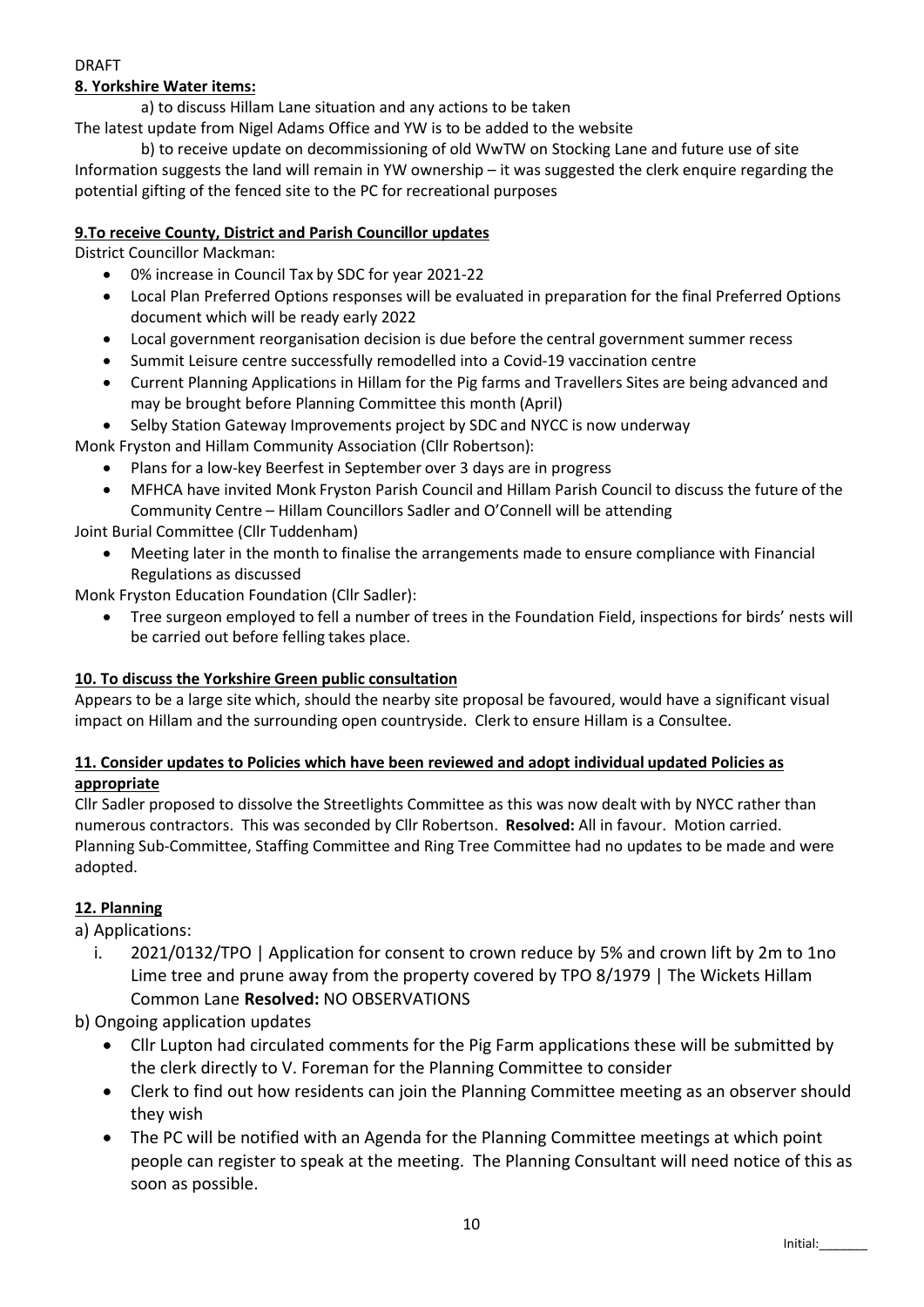### DRAFT

### c) Notices of Decision

- Application for consent to remove 1no Fir tree (T1) covered by TPO 29/2003 | 3 Pine Tree Lane | Permitted
- Single storey rear extension and renovation of existing building including new external render and respray existing windows | 8 Rose Lea Close | Granted
- Extension to existing commercial storage building (B8) | Hillam Grange, Austfield Lane | Granted

# 13. Village Maintenance

a) To respond to resident reports of Fairfield Lane being used as a toilet stop Resolved: Cyclist social media plea and website notice

b) Noticeboard and bench clean, Bedfords Fold (J.J.), Footpath Markers

Update: Noticeboard and bench clean commencing 7th April, SDC have ordered a new Bedfords Fold sign, Cllr Sadler will be meeting with sign-maker to identify specific locations

c) Matters to report to the clerk

Footpath along A162, Luness side being used, report to NYCC and request reinstatement of path Streetlight at Bedfords Fold out – change to LED

Road signs have been cleaned – 22 signs in total

Street cleaning chased twice and now done – 12 weeks since last clean

Womble group meet, potentially postpone – problem area is in the woods with cans. Check possibility of a recycling bin rather than a rubbish bin. SDC loan litter pickers and Hi Vis vests

### 14. Finance

a) The reconciliations for March 2021 were approved by Council and signed by the Chair who had the paper statements for both accounts.

| <b>COMMUNITY ACC:</b>                                |             |           |                                                                                                                   |             |           |  |  |
|------------------------------------------------------|-------------|-----------|-------------------------------------------------------------------------------------------------------------------|-------------|-----------|--|--|
| <b>CASHBOOK OPENING</b><br><b>BALANCE: 25.2.21</b>   |             | 20,579.62 | NB: £1460.66 is ring-fenced grant for<br>website and £500 is ring fenced for<br>pump maintenance gifted by Hillam |             |           |  |  |
| March 2020 RECEIPTS                                  | Historians. |           |                                                                                                                   |             |           |  |  |
| March 2020 PAYMENTS                                  |             | 250.61    |                                                                                                                   |             |           |  |  |
| <b>CASHBOOK CLOSING</b><br><b>BALANCE: 24.3.21</b>   |             | 20,329.01 | <b>BANK BALANCE ONLINE:</b><br>24.3.21                                                                            | £ 20,329.01 | CHQ<br>NO |  |  |
|                                                      |             |           | <b>NONE</b>                                                                                                       |             |           |  |  |
| Difference between<br><b>Statement and Cashbook:</b> |             | ÷.        |                                                                                                                   |             |           |  |  |
|                                                      |             |           | TOTAL O/S                                                                                                         |             |           |  |  |
|                                                      |             |           |                                                                                                                   |             |           |  |  |

| RESERVE ACC CASHBOOK<br><b>OPENING</b><br><b>BALANCE:</b><br>25.2.2021 |          |  |      | RECEIPTS PAYMENTS |                           | <b>CLOSING</b><br><b>BALANCE:</b><br>29.3.2021 |          |  |
|------------------------------------------------------------------------|----------|--|------|-------------------|---------------------------|------------------------------------------------|----------|--|
| f                                                                      | 1,230.56 |  | 0.03 |                   |                           |                                                | 1,230.59 |  |
|                                                                        |          |  |      |                   | BANK BALANCE: 25.2.2021 £ |                                                | 1,230.59 |  |